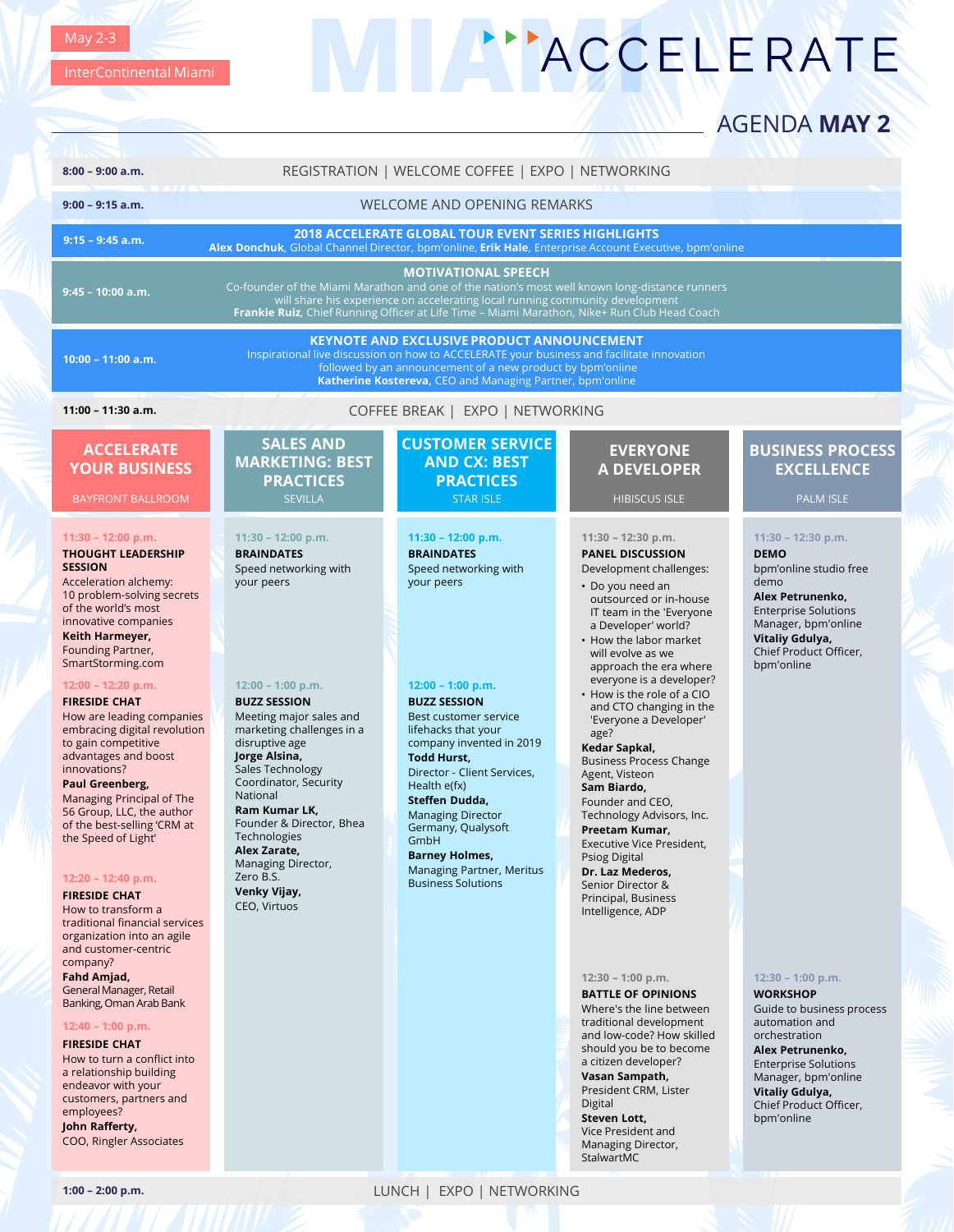# **ACCELERATE YOUR BUSINESS**

BAYFRONT BALLROOM SEVILLA

### **2:00 – 2:30 p.m.**

**THOUGHT LEADERSHIP SESSION** How digital transformation

will evolve by 2025 **Alisa Sheyn,**  Director of Business Process Operations, Avid Technology

# **2:30 – 3:00 p.m.**

**CELEBRITY ROAST INTERVIEW WITH CEOs** Business excellence in a

disruptive age **Sebastien Forget,**  President, Owner, Solution Metrix

**Jason Green,** Founder and Managing Partner, Intelestream Inc.

**Emmanuel Facovi,**  CEO Affiliates and Chief International Officer, Kompass International

**Flavio Lebrao,**  Owner, Praxi Solutions

# **3:00 – 3:30 p.m.**

# **BUSINESS FAILS AND LESSONS LEARNED**

What it takes to succeed in an accelerating world **Emmanuel Facovi,**  CEO Affiliates and Chief International Officer, Kompass International

**Stephane Banone,**  Associate Manager, ProcessFirst **Tom Symoens,**  Managing Director, Evoqia **Ernesto Bianchi,** 

Senior VP & Founder, BGlobal Solutions

**Mike Santoro,**  President, Walker Sands Communications

# **SALES AND MARKETING: BEST PRACTICES**

### **2:00 – 2:30 p.m.**

**THOUGHT LEADERSHIP SESSION** 4 steps to generating ROI with content **Mike Santoro,**  President, Walker Sands Communications

## **2:30 – 3:00 p.m.**

# **BATTLE OF OPINIONS**

The future of sales: will online sales take over the sales reps' jobs? **Jim Holder,**  Director, Learning and Talent Development, Hershey's Ice Cream **Chris Isbell,**  Manager, Martin and Associates

PandaDoc **Venky Vijay,**  **CUSTOMER SERVICE AND CX: BEST PRACTICES**

# **2:00 – 2:30 p.m.**

**PRACTICAL SESSION** Key customer success metrics to track throughout the customer iourney **Sergey Sorokin,**  Customer Success Director, bpm'online

**2:30 – 3:00 p.m.**

# **ART WORKSHOP** Creative behavioral-based approach to designing a UI your service agents would love

**Ibrahim Gailani,**  Head of Digital Transformation, Oman Arab Bank

# **3:00 – 3:30 p.m.**

# **LIGHTNING TALK** Customer experience

expectations in 2025 **Sebastien Forget,**  President, Owner, Solution Metrix **Scott Weber,** 

CRM Practice Manager, Customer FX

**Richard Wooden,**  Founder and President, Success with CRM

**William Zarbock,** 

Managing Partner, Meritus Business Solutions

# **EVERYONE A DEVELOPER**

**STAR ISLE STAR ISLE HIBISCUS ISLE HIBISCUS ISLE** 

**2:00 – 2:30 p.m. BRAINDATES** Speed networking with your peers

# **2:30 – 3:30 p.m. 2:30 – 3:30 p.m.**

**PRACTICAL CASES** Low-code use cases: building a low-code strategy and bridging the gap between expanding business goals and limited IT resources

**Tomislav Videc,**  Head of Open Banking and Digital Solutions, Oman Arab Bank

**Bob Walters,** Senior IT/Product Development Manager, Wizard™ International, Inc.

**Aina Neva Fiati,**  Managing Director, iSystem Asia

# **BUSINESS PROCESS EXCELLENCE**

AGENDA **MAY 2**

**2:00 – 2:30 p.m.**

**BRAINDATES** Speed networking with your peers

# **BUZZ SESSION**

Best cases of process design, automation and optimization **Alisa Sheyn,**  Director of Business Process Operations, Avid

Technology **Alex Parkhomchuk,**

Founder and Customer Success Executive, Flexentric

**Alex Zarate,**  Managing Director,

Zero B.S. **Mark Headley,**  Systems Development Manager, Sprig Electric

**3:30 – 4:00 p.m.** COFFEE BREAK | EXPO | NETWORKING

# **THOUGHT LEADERSHIP SESSION**

Why transform your CRM strategy in 2019: real-world case studies **Barton Goldenberg,** CRM Pioneer, Founder and President of ISM, Inc.

# **AFTERNOON KEYNOTE**

**4:30 – 5:10 p.m.**

**4:00 – 4:30 p.m.**

Acceleration – how fast can you go? **Dr Chris Parry,** Rear Admiral, CBE PhD, Churchill College, Cambridge

# **5:10 – 7:00 p.m.** COCKTAIL RECEPTION & NETWORKING **sponsored by Meritus Business Solutions**

EVENT SPONSORS







YOUSCAN) CO PandaDoc

**Webitel** 

bglobal



**Consulting** 

**3:00 – 3:30 p.m. PANEL DISCUSSION** How to accelerate sales

with the right people, processes and technology **Jim Holder,**  Director, Learning and Talent Development, Hershey's Ice Cream **Patricia Delinois,**  President, CENTURY 21

Premier Elite Realty **Nate Gilmore**, Chief Growth Officer,

# CEO, Virtuos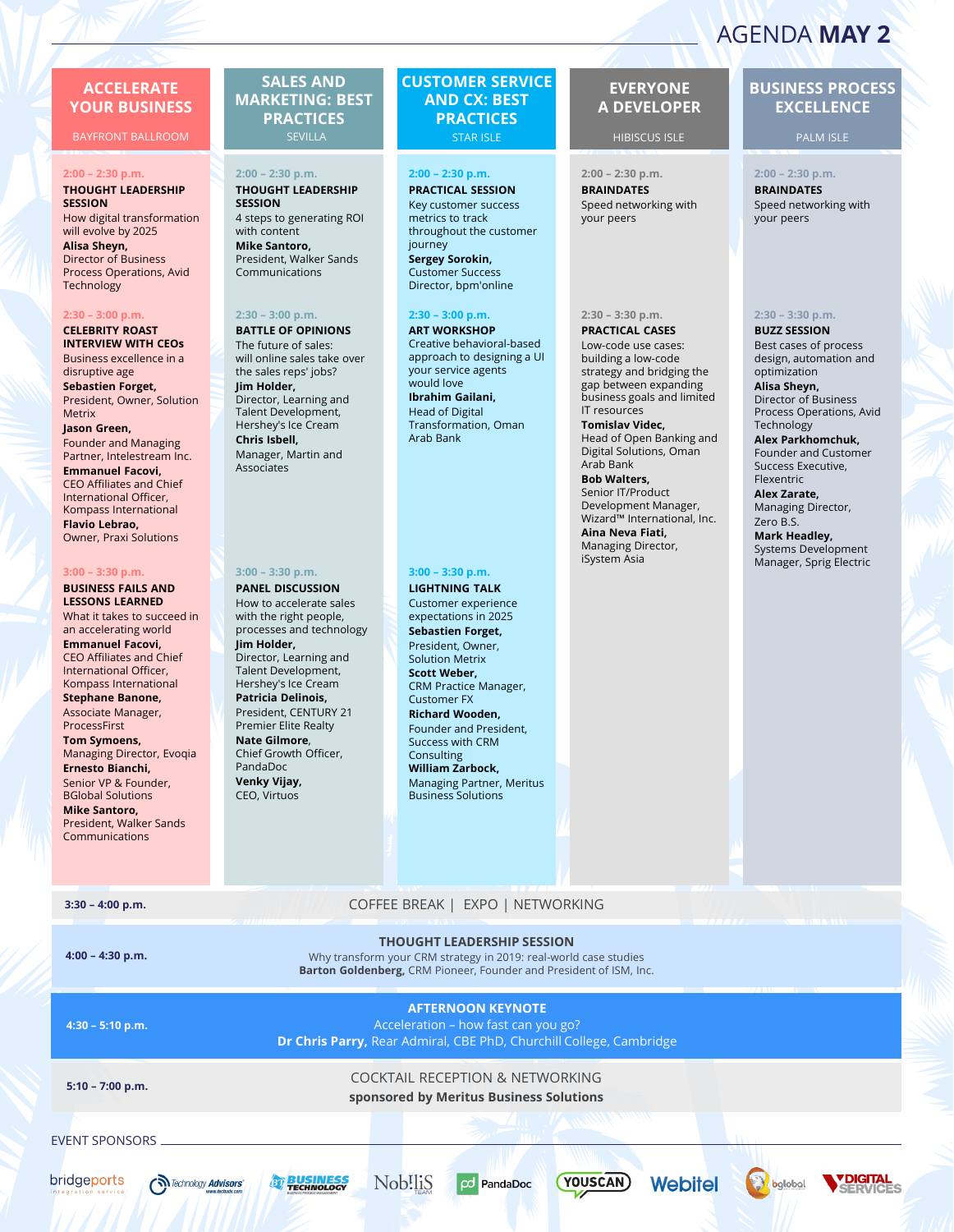May 2-3

# ACCELERATE

# AGENDA **MAY 3**

| REGISTRATION   WELCOME COFFEE   EXPO   NETWORKING                                                                                                                                                                                                                                                                                                                                                                                                                                                                                                                                                                       |                                                                                                                                                                                                                                                                                                                                                                                                                                                                                                                                                                                                                                                                                                                                                                                                                                  |                                                                                                                                                                                                                                                                                                                                                                                                                                                                                                                                                                                             |                                                                                                                                                                                            |  |  |
|-------------------------------------------------------------------------------------------------------------------------------------------------------------------------------------------------------------------------------------------------------------------------------------------------------------------------------------------------------------------------------------------------------------------------------------------------------------------------------------------------------------------------------------------------------------------------------------------------------------------------|----------------------------------------------------------------------------------------------------------------------------------------------------------------------------------------------------------------------------------------------------------------------------------------------------------------------------------------------------------------------------------------------------------------------------------------------------------------------------------------------------------------------------------------------------------------------------------------------------------------------------------------------------------------------------------------------------------------------------------------------------------------------------------------------------------------------------------|---------------------------------------------------------------------------------------------------------------------------------------------------------------------------------------------------------------------------------------------------------------------------------------------------------------------------------------------------------------------------------------------------------------------------------------------------------------------------------------------------------------------------------------------------------------------------------------------|--------------------------------------------------------------------------------------------------------------------------------------------------------------------------------------------|--|--|
| <b>WELCOME AND OPENING REMARKS</b>                                                                                                                                                                                                                                                                                                                                                                                                                                                                                                                                                                                      |                                                                                                                                                                                                                                                                                                                                                                                                                                                                                                                                                                                                                                                                                                                                                                                                                                  |                                                                                                                                                                                                                                                                                                                                                                                                                                                                                                                                                                                             |                                                                                                                                                                                            |  |  |
| <b>MOTIVATIONAL SPEECH</b><br>Co-founder of the Miami Marathon and one of the nation's most well known long-distance runners<br>will share his experience on accelerating performance in sports, life and business<br>Frankie Ruiz, Chief Running Officer at Life Time - Miami Marathon, Nike+ Run Club Head Coach                                                                                                                                                                                                                                                                                                      |                                                                                                                                                                                                                                                                                                                                                                                                                                                                                                                                                                                                                                                                                                                                                                                                                                  |                                                                                                                                                                                                                                                                                                                                                                                                                                                                                                                                                                                             |                                                                                                                                                                                            |  |  |
| <b>STRATEGY OVERVIEW</b><br>Bpm'online strategy 2019: key strategic directions and initiatives for product development<br>Katherine Kostereva, CEO and Managing Partner, bpm'online                                                                                                                                                                                                                                                                                                                                                                                                                                     |                                                                                                                                                                                                                                                                                                                                                                                                                                                                                                                                                                                                                                                                                                                                                                                                                                  |                                                                                                                                                                                                                                                                                                                                                                                                                                                                                                                                                                                             |                                                                                                                                                                                            |  |  |
| <b>THOUGHT LEADERSHIP SESSION</b><br>$10:20 - 11:00$ a.m.<br>When every successful company is a 'software company', will you be one of them?<br>Rob Koplowitz, VP, Principal Analyst Serving Application Development & Delivery Professionals, Forrester Research                                                                                                                                                                                                                                                                                                                                                       |                                                                                                                                                                                                                                                                                                                                                                                                                                                                                                                                                                                                                                                                                                                                                                                                                                  |                                                                                                                                                                                                                                                                                                                                                                                                                                                                                                                                                                                             |                                                                                                                                                                                            |  |  |
|                                                                                                                                                                                                                                                                                                                                                                                                                                                                                                                                                                                                                         |                                                                                                                                                                                                                                                                                                                                                                                                                                                                                                                                                                                                                                                                                                                                                                                                                                  |                                                                                                                                                                                                                                                                                                                                                                                                                                                                                                                                                                                             |                                                                                                                                                                                            |  |  |
| <b>DOING BUSINESS</b><br><b>WITH BPM'ONLINE</b>                                                                                                                                                                                                                                                                                                                                                                                                                                                                                                                                                                         | <b>BPM'ONLINE</b><br><b>ECOSYSTEM</b>                                                                                                                                                                                                                                                                                                                                                                                                                                                                                                                                                                                                                                                                                                                                                                                            | <b>EVERYONE</b><br><b>A DEVELOPER</b>                                                                                                                                                                                                                                                                                                                                                                                                                                                                                                                                                       | <b>DEVELOPMENT</b><br><b>ON THE BPM'ONLINE</b><br><b>PLATFORM</b>                                                                                                                          |  |  |
| <b>SEVILLA</b>                                                                                                                                                                                                                                                                                                                                                                                                                                                                                                                                                                                                          | <b>STAR ISLE</b>                                                                                                                                                                                                                                                                                                                                                                                                                                                                                                                                                                                                                                                                                                                                                                                                                 | <b>HIBISCUS ISLE</b>                                                                                                                                                                                                                                                                                                                                                                                                                                                                                                                                                                        | <b>PALM ISLE</b>                                                                                                                                                                           |  |  |
| $11:30 - 1:30 p.m.$<br><b>BUSINESS DEVELOPMENT</b><br><b>SESSION</b><br>Partner-driven strategy,<br>global partner experience<br>and sales and marketing<br>best practices<br>Alex Donchuk,<br>Global Channel Director,<br>bpm'online<br>Sam Biardo,<br>Founder and CEO,<br>Technology Advisors, Inc.<br>Richard Wooden,<br>Founder and President.<br>Success with CRM<br>Olivier De Chantérac,<br>Associate Manager,<br>ProcessFirst<br>Aina Neva Fiati,<br>Managing Director,<br>iSystem Asia<br>Consulting<br>Tom Symoens,<br>Managing Director, Evogia<br>Sebastien Forget,<br>President, Owner, Solution<br>Metrix | $11:30 - 12:15 p.m.$<br><b>WHAT'S NEW SESSION</b><br>Bpm'online v. 7.14 release<br>Vitaliy Gdulya,<br>Chief Product Officer,<br>bpm'online<br>Alex Petrunenko,<br><b>Enterprise Solutions</b><br>Manager, bpm'online<br>$12:15 - 12:45$ p.m.<br><b>WHAT'S NEW SESSION</b><br>Bpm'online ecosystem:<br>updates for Marketplace,<br>Academy and Community<br>Erik Hale,<br><b>Enterprise Account</b><br>Executive, bpm'online<br>Vitaliy Gdulya,<br>Chief Product Officer,<br>bpm'online<br>$12:45 - 1:30$ p.m.<br><b>MARKETING SPOTLIGHT</b><br><b>AND DEMO</b><br>Out-of-the-box solutions,<br>templates and apps to<br>accelerate marketing<br>Nandeesh Madapadi,<br>PreSales Engineer,<br>bpm'online<br>Olga Schevchenko,<br><b>Global Business Growth</b><br>Leader, bpm'online<br>Irina Chikomasova,<br>VP of Sales, YouScan | $11:30 - 12:00 p.m.$<br><b>PRACTICAL WORKSHOP</b><br>How to accelerate your<br>marketing with<br>bpm'online's low-code<br>capabilities<br>Kirill Krylov,<br>Technical Trainer,<br>bpm'online<br>$12:00 - 12:45 p.m.$<br><b>PRACTICAL WORKSHOP</b><br>How to empower your<br>sales team with powerful<br>tools to accelerate<br>productivity<br>Kirill Krylov,<br>Technical Trainer,<br>bpm'online<br>$12:45 - 1:30$ p.m.<br><b>PRACTICAL WORKSHOP</b><br>Streamlining service<br>operations with<br>bpm'online's low-code<br>offering<br>Kirill Krylov,<br>Technical Trainer,<br>bpm'online | $11:30 - 1:30$ p.m.<br><b>HOW-TO SESSION</b><br>Development best<br>practices: development<br>architecture, GIT and SVN<br>Michael Yudin,<br><b>Development Team</b><br>Leader, bpm'online |  |  |
|                                                                                                                                                                                                                                                                                                                                                                                                                                                                                                                                                                                                                         |                                                                                                                                                                                                                                                                                                                                                                                                                                                                                                                                                                                                                                                                                                                                                                                                                                  |                                                                                                                                                                                                                                                                                                                                                                                                                                                                                                                                                                                             | <b>MORNING RUNNING SESSION WITH FRANKIE RUIZ</b><br>COFFEE BREAK   EXPO   NETWORKING                                                                                                       |  |  |

Manager, Security National

**1:30 – 2:30 p.m.** LUNCH | EXPO | NETWORKING